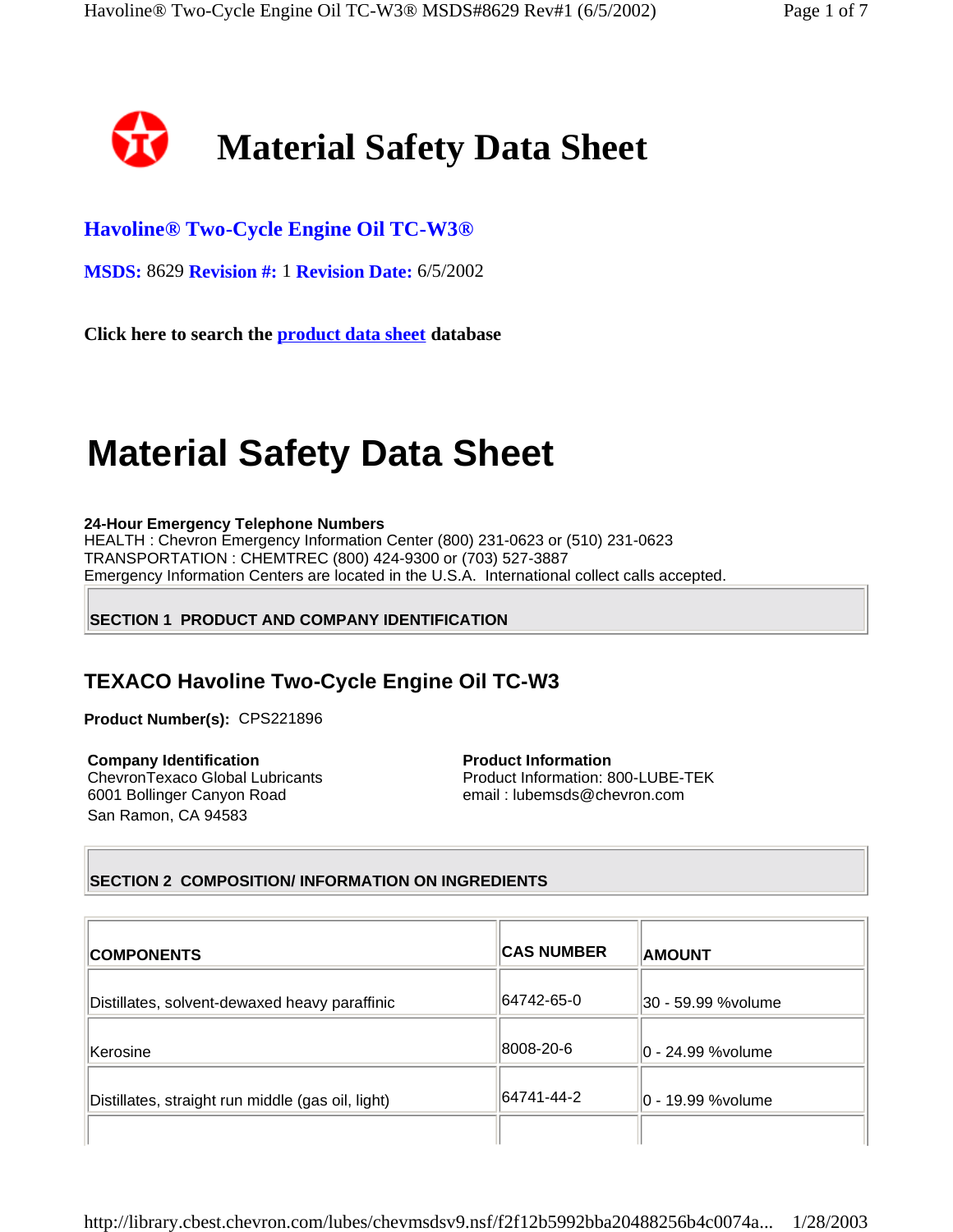| Additives                               | Mixture | 10 - 29.99 % volume |
|-----------------------------------------|---------|---------------------|
|                                         |         |                     |
| <b>SECTION 3 HAZARDS IDENTIFICATION</b> |         |                     |
|                                         |         |                     |
| <b>EMERGENCY OVERVIEW</b>               |         |                     |
| Blue liquid.                            |         |                     |
| - COMBUSTIBLE LIQUID AND VAPOR          |         |                     |

# **IMMEDIATE HEALTH EFFECTS**

**Eye:** Not expected to cause prolonged or significant eye irritation.

**Skin:** Contact with the skin is not expected to cause prolonged or significant irritation. Contact with the skin is not expected to cause an allergic skin response. Not expected to be harmful to internal organs if absorbed through the skin.

**Ingestion:** Not expected to be harmful if swallowed.

**Inhalation:** Not expected to be harmful if inhaled. Contains a petroleum-based mineral oil. May cause respiratory irritation or other pulmonary effects following prolonged or repeated inhalation of oil mist at airborne levels above the recommended mineral oil mist exposure limit. Symptoms of respiratory irritation may include coughing and difficulty breathing.

# **SECTION 4 FIRST AID MEASURES**

**Eye:** No specific first aid measures are required. As a precaution, remove contact lenses, if worn, and flush eyes with water.

**Skin:** No specific first aid measures are required. As a precaution, remove clothing and shoes if

contaminated. To remove the material from skin, use soap and water. Discard contaminated clothing and shoes or thoroughly clean before reuse.

**Ingestion:** No specific first aid measures are required. Do not induce vomiting. As a precaution, get medical advice.

**Inhalation:** No specific first aid measures are required. If exposed to excessive levels of material in the air, move the exposed person to fresh air. Get medical attention if coughing or respiratory discomfort occurs.

# **SECTION 5 FIRE FIGHTING MEASURES**

See Section 7 for proper handling and storage.

# **FIRE CLASSIFICATION:**

OSHA Classification (29 CFR 1910.1200): Combustible liquid.

**NFPA RATINGS:** Health: 1 Flammability: 2 Reactivity: 0

**FLAMMABLE PROPERTIES: Flashpoint:** (Cleveland Open Cup) 150 °F (66 °C) (Min) **Autoignition:** 600 °F (315.6 °C) **Flammability (Explosive) Limits (% by volume in air):** Lower: 0.7 Upper: 6

**EXTINGUISHING MEDIA:** Use water fog, foam, dry chemical or carbon dioxide (CO2) to extinguish flames.

# **PROTECTION OF FIRE FIGHTERS:**

**Fire Fighting Instructions:** For fires involving this material, do not enter any enclosed or confined fire space without proper protective equipment, including self-contained breathing apparatus.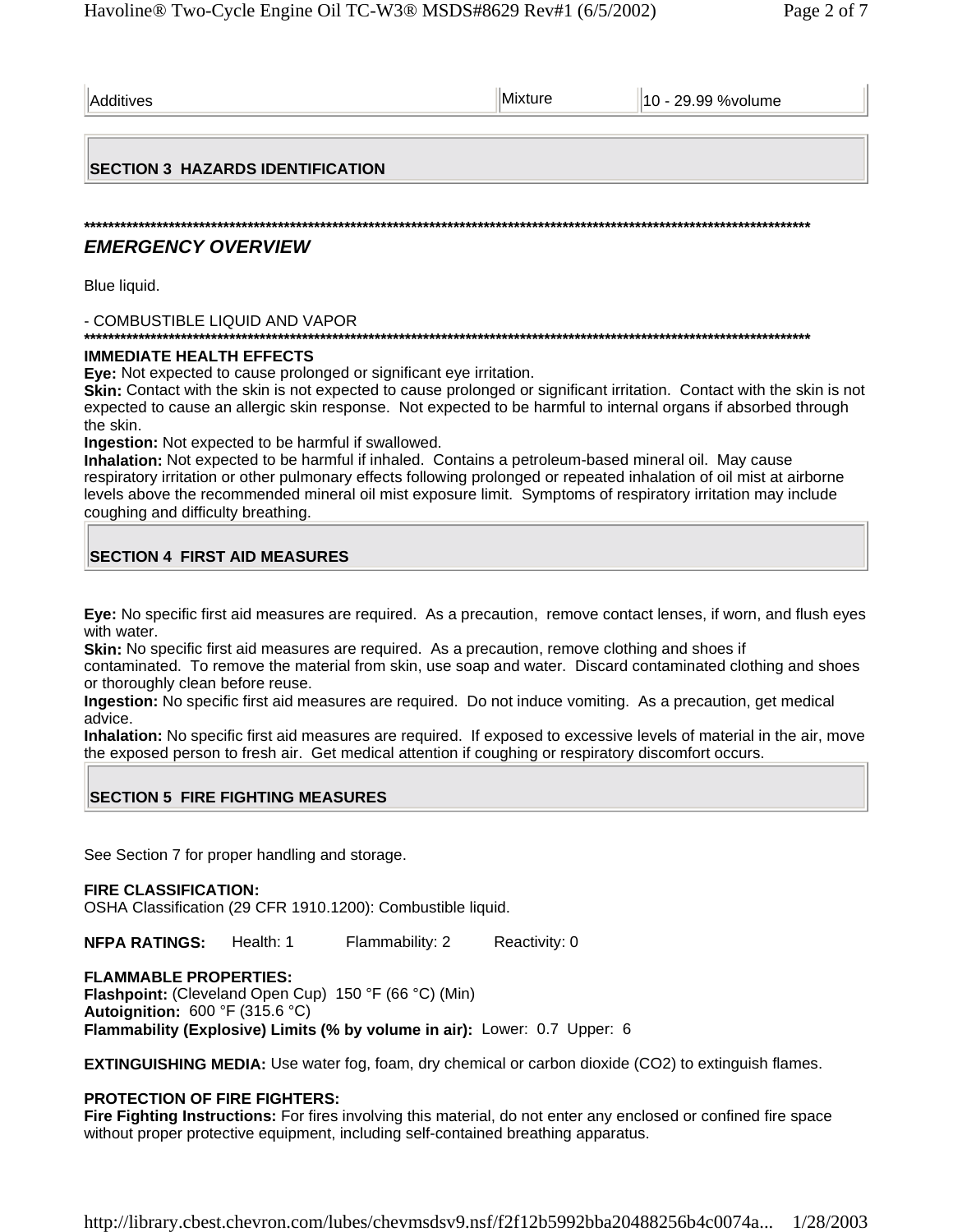**Combustion Products:** Highly dependent on combustion conditions. A complex mixture of airborne solids, liquids, and gases including carbon monoxide, carbon dioxide, and unidentified organic compounds will be evolved when this material undergoes combustion. Combustion may form oxides of: Nitrogen .

## **SECTION 6 ACCIDENTAL RELEASE MEASURES**

**Protective Measures:** Eliminate all sources of ignition in the vicinity of the spill or released vapor. If this material is released into the work area, evacuate the area immediately. Monitor area with combustible gas indicator. **Spill Management:** Stop the source of the release if you can do it without risk. Contain release to prevent further contamination of soil, surface water or groundwater. Clean up spill as soon as possible, observing precautions in Exposure Controls/Personal Protection. Use appropriate techniques such as applying noncombustible absorbent materials or pumping. All equipment used when handling the product must be grounded. A vapor suppressing foam may be used to reduce vapors. Use clean non-sparking tools to collect absorbed material. Where feasible and appropriate, remove contaminated soil. Place contaminated materials in disposable containers and dispose of in a manner consistent with applicable regulations.

**Reporting:** Report spills to local authorities and/or the U.S. Coast Guard's National Response Center at (800) 424-8802 as appropriate or required.

#### **SECTION 7 HANDLING AND STORAGE**

**Precautionary Measures:** Liquid evaporates and forms vapor (fumes) which can catch fire and burn with explosive force. Invisible vapor spreads easily and can be set on fire by many sources such as pilot lights, welding equipment, and electrical motors and switches. Fire hazard is greater as liquid temperature rises above 85F. Keep out of the reach of children.

**General Handling Information:** Avoid contaminating soil or releasing this material into sewage and drainage systems and bodies of water.

**Static Hazard:** Electrostatic charge may accumulate and create a hazardous condition when handling this material. To minimize this hazard, bonding and grounding may be necessary but may not, by themselves, be sufficient. Review all operations which have the potential of generating an accumulation of electrostatic charge and/or a flammable atmosphere (including tank and container filling, splash filling, tank cleaning, sampling, gauging, switch loading, filtering, mixing, agitation, and vacuum truck operations) and use appropriate mitigating procedures. For more information, refer to OSHA Standard 29 CFR 1910.106, 'Flammable and Combustible Liquids', National Fire Protection Association (NFPA 77, 'Recommended Practice on Static Electricity', and/or the American Petroleum Institute (API) Recommended Practice 2003, 'Protection Against Ignitions Arising Out of Static, Lightning, and Stray Currents'.

**General Storage Information:** DO NOT USE OR STORE near heat, sparks or open flames. USE AND STORE ONLY IN WELL VENTILATED AREA. Keep container closed when not in use.

**Container Warnings:** Container is not designed to contain pressure. Do not use pressure to empty container or it may rupture with explosive force. Empty containers retain product residue (solid, liquid, and/or vapor) and can be dangerous. Do not pressurize, cut, weld, braze, solder, drill, grind, or expose such containers to heat, flame, sparks, static electricity, or other sources of ignition. They may explode and cause injury or death. Empty containers should be completely drained, properly closed, and promptly returned to a drum reconditioner or disposed of properly.

## **SECTION 8 EXPOSURE CONTROLS/PERSONAL PROTECTION**

#### **GENERAL CONSIDERATIONS:**

Consider the potential hazards of this material (see Section 3), applicable exposure limits, job activities, and other substances in the work place when designing engineering controls and selecting personal protective equipment. If engineering controls or work practices are not adequate to prevent exposure to harmful levels of this material, the personal protective equipment listed below is recommended. The user should read and understand all instructions and limitations supplied with the equipment since protection is usually provided for a limited time or under certain circumstances.

#### **ENGINEERING CONTROLS:**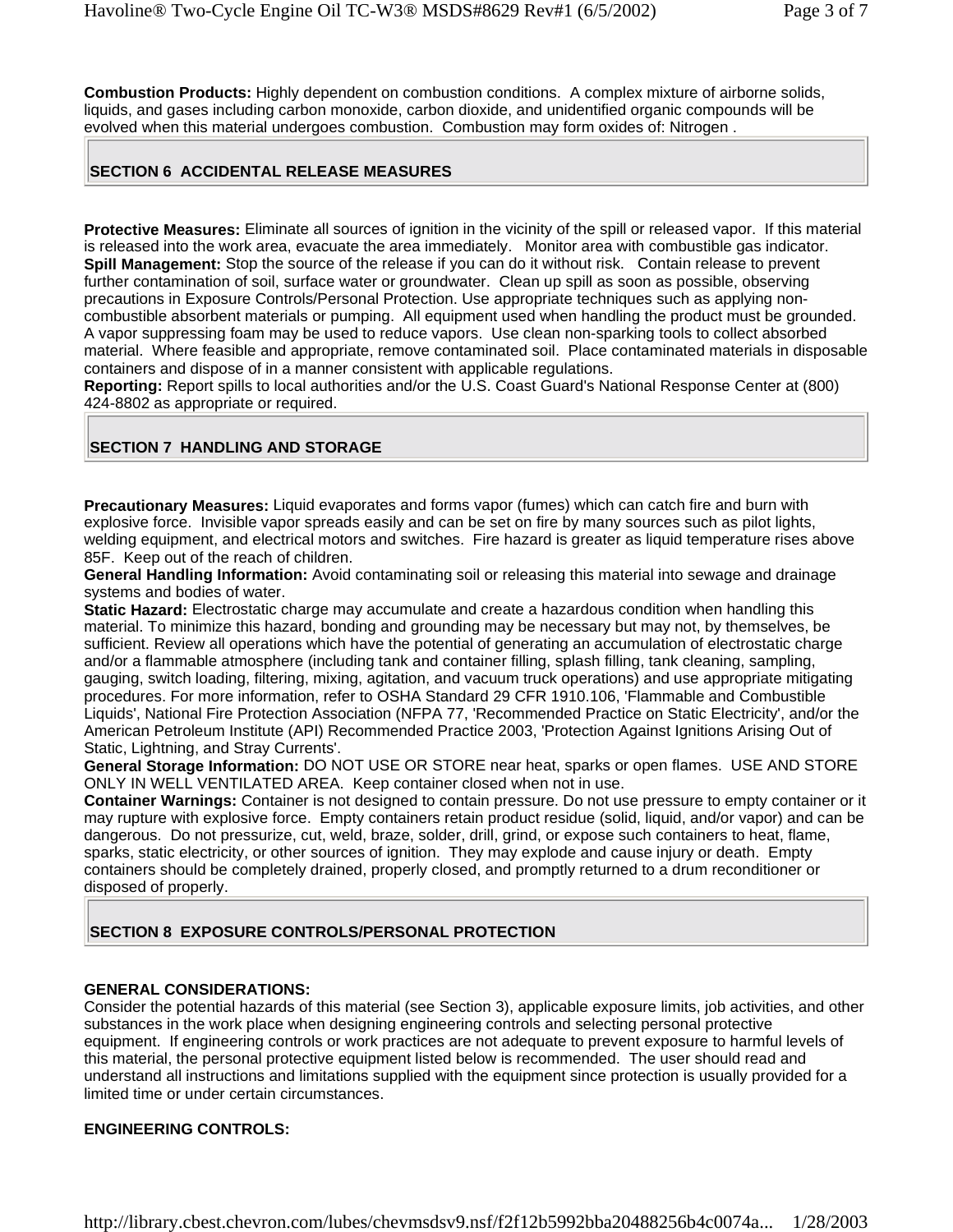Use in a well-ventilated area.

#### **PERSONAL PROTECTIVE EQUIPMENT**

**Eye/Face Protection:** No special eye protection is normally required. Where splashing is possible, wear safety glasses with side shields as a good safety practice.

**Skin Protection:** No special protective clothing is normally required. Where splashing is possible, select protective clothing depending on operations conducted, physical requirements and other substances. Suggested materials for protective gloves include: 4H (PE/EVAL), Nitrile Rubber, Silver Shield, Viton.

**Respiratory Protection:** No respiratory protection is normally required.

If user operations generate an oil mist, determine if airborne concentrations are below the occupational exposure limit for mineral oil mist. If not, wear an approved respirator that provides adequate protection from the measured concentrations of this material. For air-purifying respirators use a particulate cartridge.

Use a positive pressure air-supplying respirator in circumstances where air-purifying respirators may not provide adequate protection.

#### **Occupational Exposure Limits:**

| Component                                        | ∣Limit         | TWA                 | <b>STEL</b>         | Ceiling | Notation |
|--------------------------------------------------|----------------|---------------------|---------------------|---------|----------|
| Distillates, solvent-dewaxed heavy<br>paraffinic | OSHA PEL       | $ 5 \text{ mg/m}$ 3 |                     |         |          |
| Distillates, solvent-dewaxed heavy<br>paraffinic | ACGIH_TLV      | $ 5 \text{ mg/m}$ 3 | $10 \text{ mg/m}$ 3 |         |          |
| Kerosine                                         | <b>CHEVRON</b> | 350 mg/m3           | 1000 mg/m3          |         |          |

## **SECTION 9 PHYSICAL AND CHEMICAL PROPERTIES**

Attention: the data below are typical values and do not constitute a specification.

**Appearance and Odor:** Blue liquid. **pH:** NA **Vapor Pressure:** <0.2 mmHg @ 100 °F **Vapor Density (Air = 1):** >1 **Boiling Point:** >400 °F (204 C) **Solubility:** Soluble in hydrocarbons; insoluble in water **Freezing Point:** NA **Melting Point:** NA **Specific Gravity:** 0.85 @ 15.6 °C / 15.6 °C **Viscosity:** 44 cSt @ 40 °C (Typical)

**SECTION 10 STABILITY AND REACTIVITY** 

**Chemical Stability:** This material is considered stable under normal ambient and anticipated storage and handling conditions of temperature and pressure.

**Incompatibility With Other Materials:** May react with strong oxidizing agents, such as chlorates, nitrates, peroxides, etc.

**Hazardous Decomposition Products:** None known (None expected) **Hazardous Polymerization:** Hazardous polymerization will not occur.

## **SECTION 11 TOXICOLOGICAL INFORMATION**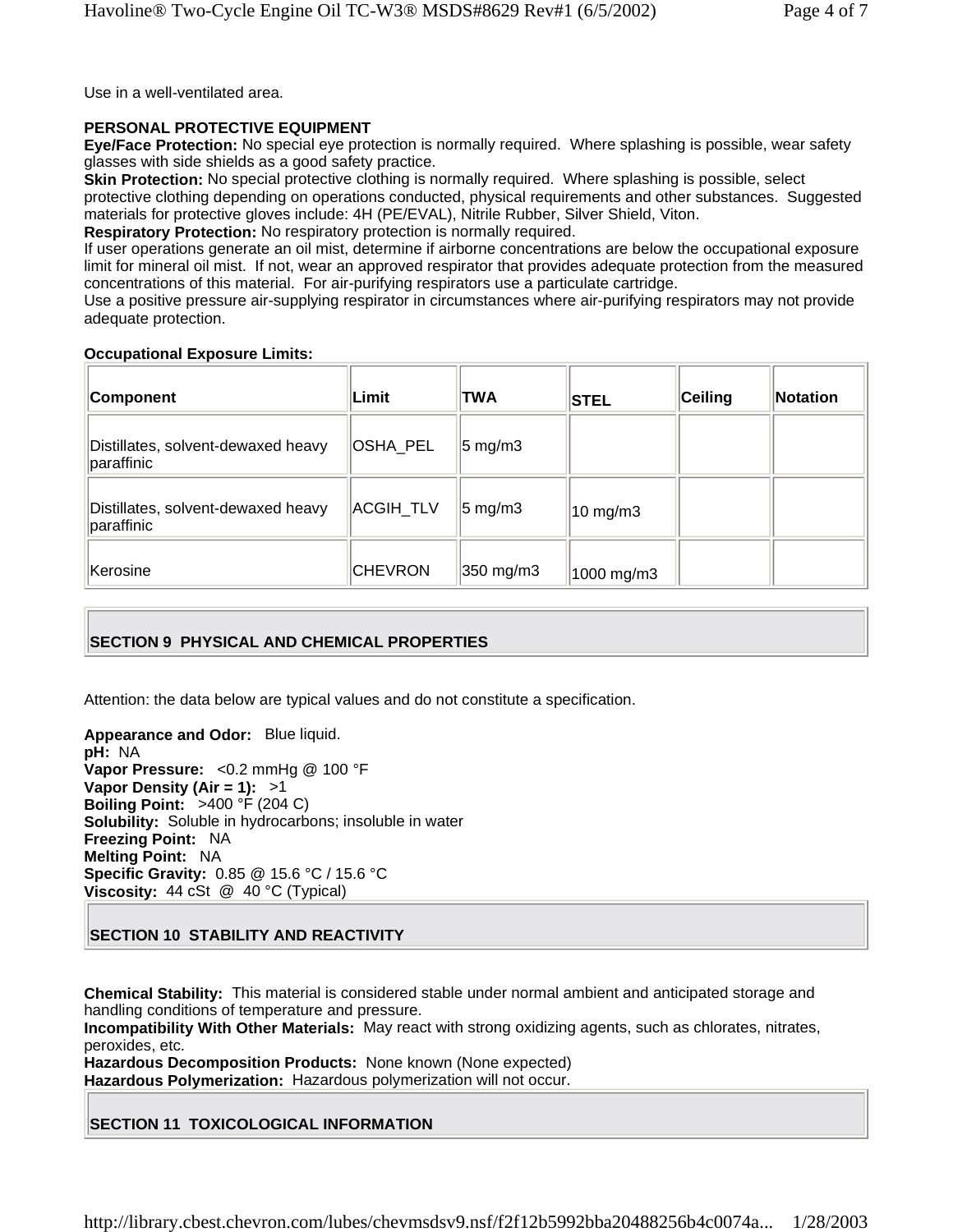#### **IMMEDIATE HEALTH EFFECTS**

**Eye Irritation:** The eye irritation hazard is based on evaluation of data for similar materials or product components.

**Skin Irritation:** The skin irritation hazard is based on evaluation of data for similar materials or product components.

**Skin Sensitization:** The skin sensitization hazard is based on evaluation of data for similar materials or product components.

**Acute Dermal Toxicity:** The acute dermal toxicity hazard is based on evaluation of data for similar materials or product components.

**Acute Oral Toxicity:** The acute oral toxicity hazard is based on evaluation of data for similar materials or product components.

**Acute Inhalation Toxicity:** The acute inhalation toxicity hazard is based on evaluation of data for similar materials or product components.

#### **ADDITIONAL TOXICOLOGY INFORMATION:**

This product contains petroleum base oils which may be refined by various processes including severe solvent extraction, severe hydrocracking, or severe hydrotreating. None of the oils requires a cancer warning under the OSHA Hazard Communication Standard (29 CFR 1910.1200). These oils have not been listed in the National Toxicology Program (NTP) Annual Report nor have they been classified by the International Agency for Research on Cancer (IARC) as; carcinogenic to humans (Group 1), probably carcinogenic to humans (Group 2A), or possibly carcinogenic to humans (Group 2B).

This product contains kerosene. CONCAWE (product dossier 94/106) has summarized current health, safety and environmental data available for a number of kerosenes (typically straight-run kerosene, CAS 8008-20-6, or hydrodesulfurized kerosene, CAS 64742-81-0). ACUTE/SUBCHRONIC: Following acute exposure to kerosene, signs observed in rats and rabbits were of a low order of toxicity: central nervous system depression occurred following oral exposure, skin irritation (ranging from slight to severe irritation) occurred with dermal exposure, and respiratory tract irritation occurred with inhalation exposure. None of the kerosenes tested produced more than slight eye irritation and none were skin sensitizers. However, intratracheal administration or artificial aspiration of small volumes (0.1 to 0.2 ml) of kerosene into the lungs of rats, chickens and primates resulted in lung damage and/or death. In a study in which rats, mice, rabbits and cats were exposed t o kerosene aerosol concentrations in the range 0.05 to 120 mg/l for up to four weeks, reductions in respiratory rate, pulmonary hyperaemia, leucocytosis, monocytosis and decreased erythrocyte sedimentation rate were observed, and histological examination revealed inflammatory changes in the respiratory tract (tracheitis, bronchitis and pneumonia). CANCER: Chronic (3 to 24 months) mouse dermal toxicity studies of kerosenes and jet fuels produced mild to moderate skin irritation, while long-term (2+ years) studies showed moderate to severe skin damage as well as an increased incidence of tumors after long latency periods (probably due to a secondary mechanism related to skin irritancy). DEVELOPMENTAL/REPRODUCTION: Hydrodesulfurized kerosene was tested by the Petroleum Product Stewardship Council in a OECD Guideline 421 Reproductive/Developmental Toxicity Study. The kerosene sample was diluted to 494 (60%), 330 (40%),and 165 (20%) mg/kg/day in food grade mineral oil and applied daily d uring pre-mating and mating to day 19 of gestation. There was no apparent maternal, reproductive, or developmental toxicity at any dose. Males treated for eight weeks had increased relative kidney weights in the high dose group but no microscopic changes in testes or epididymides. No gross anomalies were observed in the pups.

## **SECTION 12 ECOLOGICAL INFORMATION**

#### **ECOTOXICITY**

The toxicity of this material to aquatic organisms has not been evaluated. Consequently, this material should be kept out of sewage and drainage systems and all bodies of water.

#### **ENVIRONMENTAL FATE**

This material is not expected to be readily biodegradable.

#### **SECTION 13 DISPOSAL CONSIDERATIONS**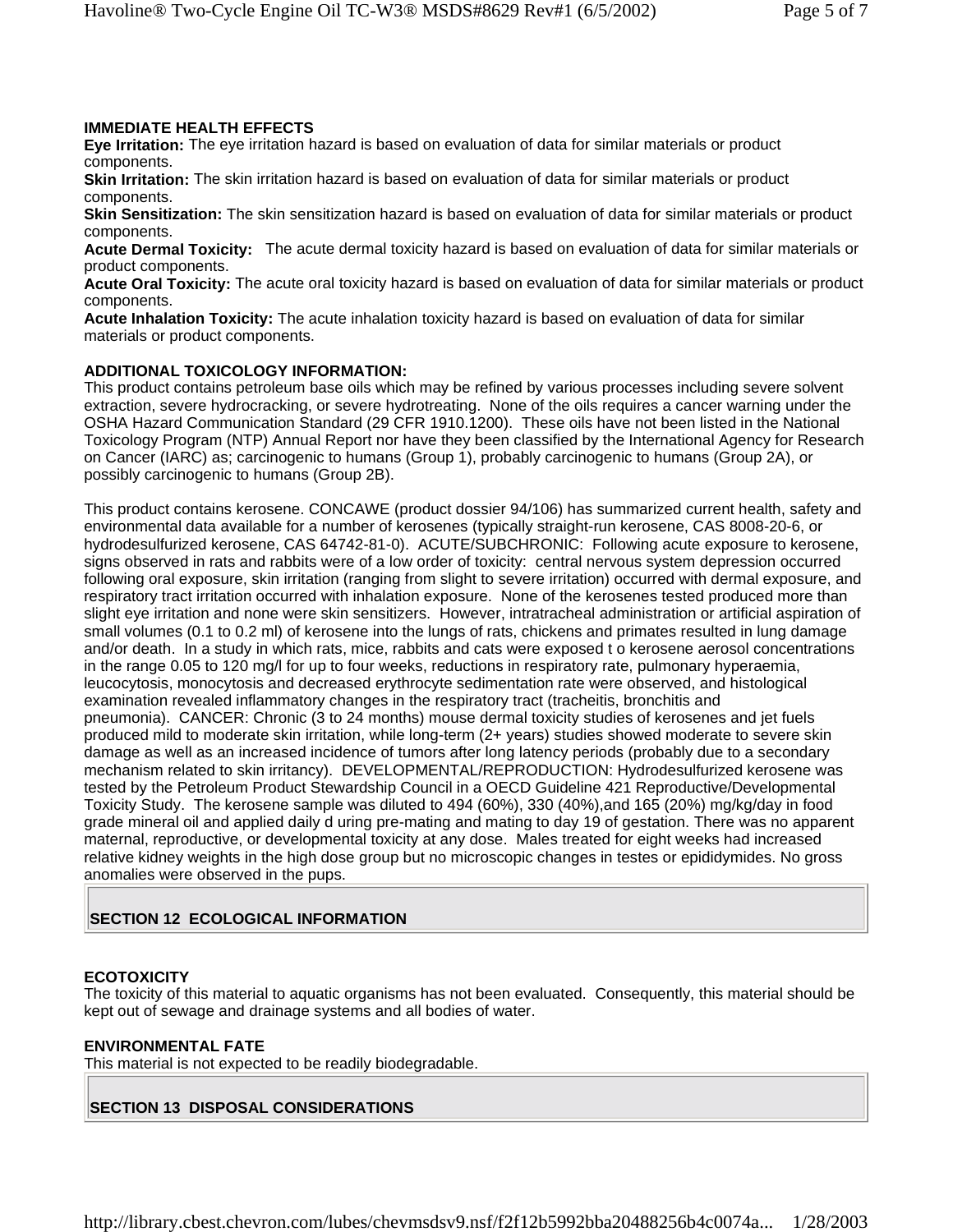Oil collection services are available for used oil recycling or disposal. Place contaminated materials in containers and dispose of in a manner consistent with applicable regulations. Contact your sales representative or local environmental or health authorities for approved disposal or recycling methods. (See B.C. Reg. GY/92 Waste Management Act; R.R.O. 1990, Reg. 347 General-Waste Management; C.C.SM.c. W40 The Waste Reduction and Prevention Act; N.S. Reg. 51/95 and N.S. Reg. 179/96 for examples of Provincial legislation.)

# **SECTION 14 TRANSPORT INFORMATION**

The description shown may not apply to all shipping situations. Consult 49CFR, or appropriate Dangerous Goods Regulations, for additional description requirements (e.g., technical name) and mode-specific or quantity-specific shipping requirements.

**DOT Shipping Name:** PETROLEUM PRODUCTS, N.O.S. **DOT Hazard Class:** COMBUSTIBLE LIQUID **DOT Identification Number:** UN1268 **DOT Packing Group:** III

#### **SECTION 15 REGULATORY INFORMATION**

| SARA 311/312 CATEGORIES: 1. Immediate (Acute) Health Effects:<br>2.<br>Fire Hazard:<br>3.<br>$4_{-}$<br>5.<br><b>Reactivity Hazard:</b> | Delayed (Chronic) Health Effects:<br>NO.<br><b>YES</b><br>Sudden Release of Pressure Hazard:<br>NO.<br>NO | NO.                     |
|-----------------------------------------------------------------------------------------------------------------------------------------|-----------------------------------------------------------------------------------------------------------|-------------------------|
| <b>REGULATORY LISTS SEARCHED:</b>                                                                                                       |                                                                                                           |                         |
| 4_I1=IARC Group 1                                                                                                                       | 12=TSCA Section 8(a) PAIR                                                                                 | 21=TSCA Section 5(a)    |
| 4_I2A=IARC Group 2A                                                                                                                     | 13=TSCA Section 8(d)                                                                                      | 25=CAA Section 112 HAPs |
| 4_I2B=IARC Group 2B                                                                                                                     | 15=SARA Section 313                                                                                       | 26=CWA Section 311      |
| 05=NTP Carcinogen                                                                                                                       | 16=CA Proposition 65                                                                                      | 28=CWA Section 307      |
| 06=OSHA Carcinogen                                                                                                                      | 17=MA RTK                                                                                                 | 30=RCRA Waste P-List    |
| 09=TSCA 12(b)                                                                                                                           | 18=NJ RTK                                                                                                 | 31=RCRA Waste U-List    |
| 10=TSCA Section 4                                                                                                                       | 19=DOT Marine Pollutant                                                                                   | 32=RCRA Appendix VIII   |
| 11=TSCA Section 8(a) CAIR                                                                                                               | $20 = PA$ RTK                                                                                             |                         |

The following components of this material are found on the regulatory lists indicated.

Kerosine 17, 18, 20

#### **CHEMICAL INVENTORIES:**

UNITED STATES: All of the components of this material are on the Toxic Substances Control Act (TSCA)